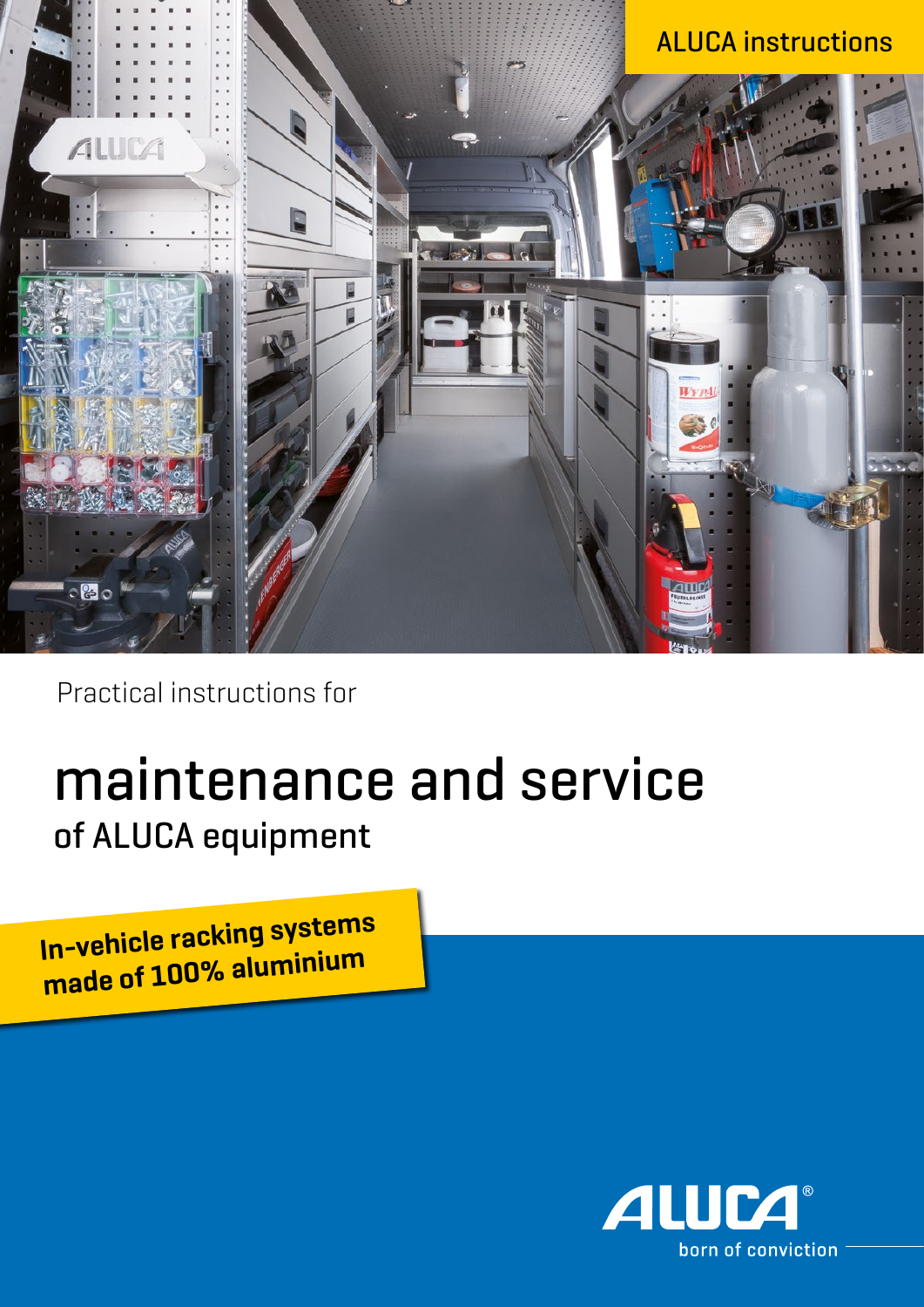## **Einbau-Lind Montageanleitung Montageanleitung Montageanleitung Montageanleitung Montageanleitung Montageanleit**

All pre-assembled equipment is provided with a load sticker (Item no. 109404). These are clearly visible on the equipment or on the vehicle. Jeder fertig montierten Einrichtung werden unsere Belastungsaufkleber(Art. Nr. ple on the equipment or on the venicle. Britain site and the equipment

The labels provide information on how our products, as well as lashing points retrofitted by us, should be loaded. Die Aufkleber geben Auskunft darüber, wie unsere Produkte belastet werden dürfen und wie Zurrech uns nach durch uns nach durch uns nach der durch uns nach gerüstet wurden, belastet wurden, be

must have a safety certificate from the manufacturer. ALUCA recommends that the windows always be fitted with a protective grille to increase passive safety in the passenger compartment. ALUCA GmbH recommends separating the passenger area from the load compartment using partitions or separator grids approved by the vehicle manufacturer. If a window is installed in partition walls, it



At regular intervals, about every 5,000 km, as well as after an emergency stop or an accident, check the points at which the in-vehicle racking system is attached to the floor and the walls and side connections (rails) and also to lashing points.

#### For repairs, only use original spare parts from ALUCA.

- Before driving the vehicle, check the permissible payload.
- Keep in mind that the in-vehicle racking system is part of the payload.
- Pay attention to the axle loads stipulated by the manufacturer.
- Avoid one-sided weight distribution in the vehicle.

Installations in passenger cars and vans, which are securely fastened in the load space, are regarded as cargo. For loads, there are no traffic rules that require acceptance by recognised experts or require an entry in the log book. The exception may be the responsible authorities.

ALUCA in-vehicle racking systems are manufactured from high-quality aluminium. This material does not need painting. It is therefore very easy to clean and this can be done inside the vehicle. Use dirt-repellent ALUCA care spray, or a comparable product for the care of metal surfaces.

When replacing or installing ALUCA in-vehicle racking systems in other vehicles, the disassembled racking block can be cleaned with a high pressure steam cleaner. The drawer runners must be greased afterwards. Use ALUCA maintenance oil.

## **Cleaning/Maintenance**

Do not use steel wool, a steel brush or similar because rust is formed through abrasion of the steel by the cleaning equipment. All surfaces should be treated with our dirt-repellent ALUCA care spray after each cleaning.



#### **Loading weights with even distribution**

| 80 kg | Drawer - ALUCA dimension2                             |
|-------|-------------------------------------------------------|
| 40 kg | Drawer - System ALUCA                                 |
|       | Aluminium full extension                              |
| 80 kg | Drawer - System ALUCA with steal full extension width |
|       | up to 950 mm                                          |
| 60 kg | Drawer - System ALUCA with steal full extension width |
|       | from $950$ mm                                         |
| 20 kg | Case pullout                                          |
| 40 kg | Shelf without reinforcement                           |

Loose parts in the cargo area must be secured with the appropriate and approved load-securing equipment.

ALUCA GmbH therefore recommends that you undergo appropriate, documented training to inform yourself about the relevant load securing rules and the optimal use of the product. For example, care must be taken to ensure that heavy loads are always transported in the lower part of the in-vehicle racking system. Light loads, on the other hand, should always be stored in the upper area of the in-vehicle racking system.

| 60 kg  | Shelf compartment base with reinforcement width up |
|--------|----------------------------------------------------|
|        | to 950 mm                                          |
| 45 kg  | Shelf compartment base with reinforcement width    |
|        | from 950 mm                                        |
| 70 kg  | Shelf trough tray N and H width up to 950 mm       |
| 55 kg  | Shelf trough tray N and H width from 950 mm        |
| 250 kg | Max. bay load                                      |